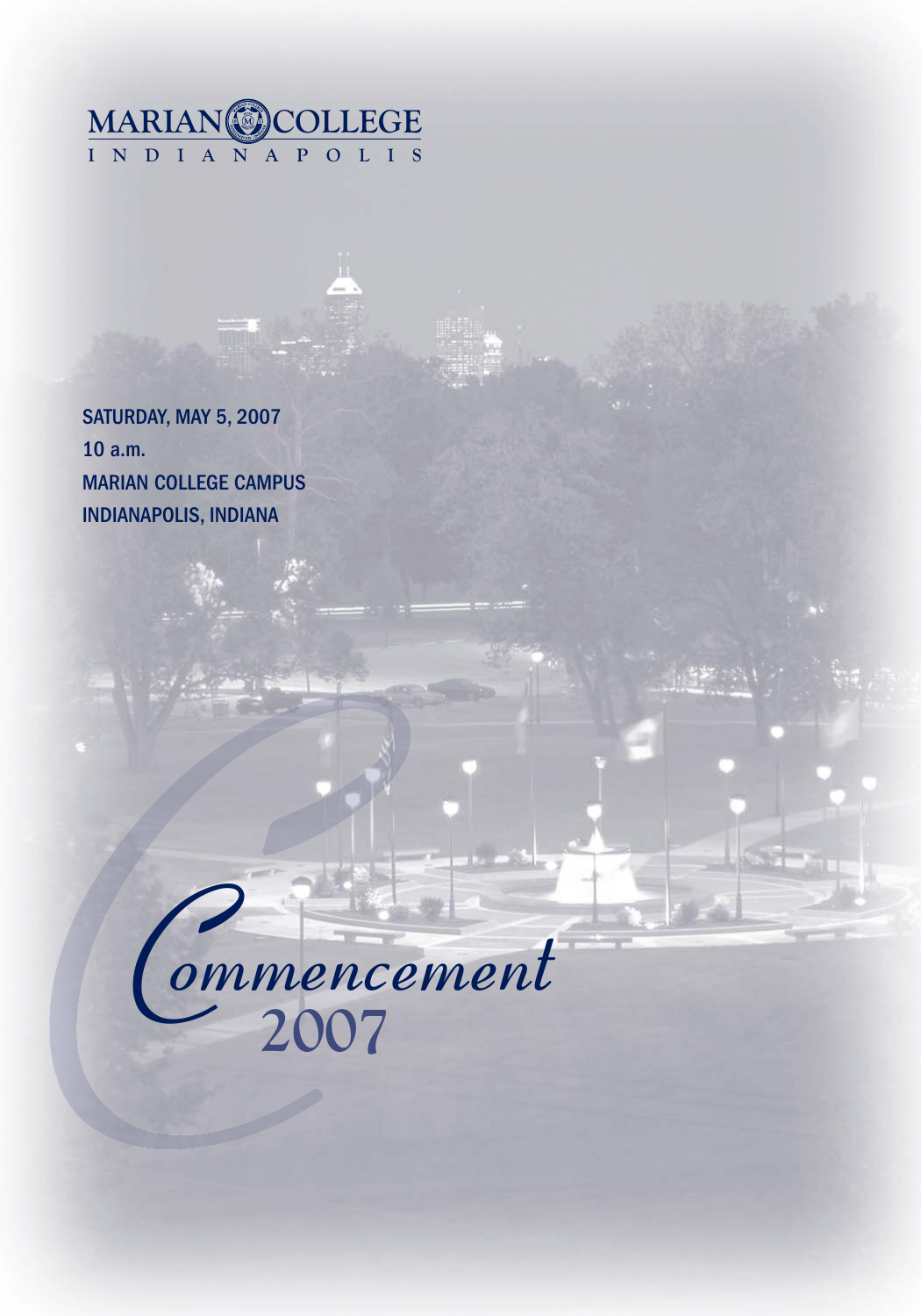



### President Daniel J. Elsener, *Presiding*

### **PROCESSIONAL**

*March and Procession of Bacchus*, Leo Delibes *The audience will remain seated during the processional.*

### **INVOCATION**

Monsignor Joseph F. Schaedel '70, *Vicar General, Archdiocese of Indianapolis*

#### **COMMENCEMENT ADDRESS**

Kevin C. Koers '76, *Principal, Franklin Central High School*

### **CONFERRING OF HONORARY DEGREES**

 Sister Jean Marie Cleveland, OSF '64, *Vice President for Mission Effectiveness* D. Anthony Watt '65, *Chairperson, Marian College Board of Trustees*

 **Doctor of Business Administration** Kevin C. Koers '76

 **Doctor of Humanities** Michael G. Browning

 **Doctor of Humane Letters** Jeanne Wieck Atkins

### **SENIOR CLASS ADDRESS AND PLEDGE**

Joseph Scott Newton, *President, Senior Class*

### **WELCOME TO CLASS OF 2007**

Timothy D. Bales '92, *President, 2006-2007, Marian College Alumni Association*

### **CONFERRING OF DEGREES IN COURSE**

Daniel J. Elsener, *President*

 **Introductions by** Thomas J. Enneking, Ph.D., *Provost*

### **Candidates Presented by**

 James Norton, Ph.D., *Dean of the School of Liberal Arts* Marie Truesdell, Ph.D., *Dean of the School of Business* Lindan Hill, Ph.D., *Dean of the School of Education* Sister Carol Slinger, OSF '60, *Dean of the School of Mathematics and Sciences* Marian Pettengill, Ph.D., *Dean of the School of Nursing*

### **Assisted by**

 John A. Hill, *Registrar The audience is requested to refrain from applause until after the degrees have been conferred.*

### **BENEDICTION**

Sister Barbara Piller, OSF '71, *Congregational Minister, Sisters of St. Francis, Oldenburg*

### **RECESSIONAL**

 *March in F,* Ludwig van Beethoven  *The audience will remain seated during the recessional.*

#### **GRADUATE RECEPTION**

On grounds north of fountain

### **MUSIC BY THE INDIANAPOLIS MUNICIPAL BAND**

Directed by Richard Beach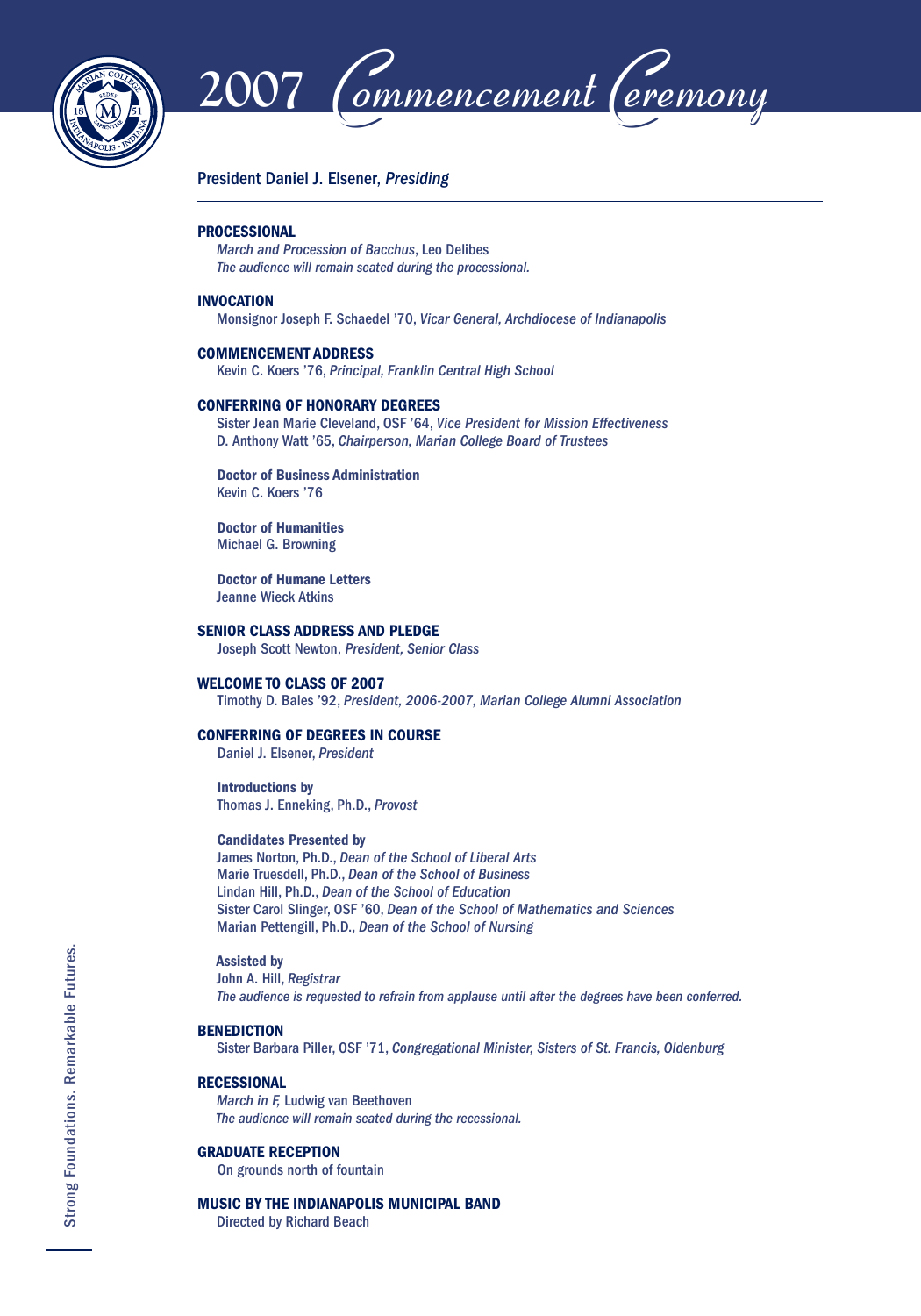# Faculty Emeriti

Reverend Francis E. Bryan, M. Div. Sister Marie Pierre Buttell, OSF, Ph.D. Raymond C. Craig, Ph.D. James J. Divita, Ph.D. William J. Doherty, Ph.D. Shirley J. Friedman, RN, MSN, CNS Sister Mary Gloria Gallagher, OSF, M.M. '46 James E. Goebel, M.A.

Mary T. Haugh, Ph.D. '50 Sister Miriam Clare Heskamp, OSF, M.S. Sister Marilynn Hofer, OSF, Ph.D. '60 Mary Malatesta, M.B.A. Richard J. Minasz, Ph.D. Lynn E. Morrell, Ph.D. Esther O'Dea, RN, Ph.D. William Pedtke, M.A.

Jamie Hastings-Smith Cheryl Hertzer, M.A. Melody Lynch-Kimery Janelle Koenig '06 Kip McWilliams Mary Samreta '06

Roy F. Pille, M.B.A. Rosanne R. Pirtle, Ph.D. Sara E. Reid, M.A., M.S. Sister M. Rachel Schulte, OSF, M.Ed. Constance L. Wesner, M.S.Ed. Sister Ruth Ann Wirtz, OSF, M.M. Sister Adele Zahn, OSF, Ph.D.

# College Marshals

**Grand Marshal:** Denis Kelly, Ph.D., *Senior Faculty* **Assistant Marshals:**

Derek Perkins Jill Bardonner Marsha Bartholomy Susie Beesley, Ph.D. Luann Brames '98 Ray Haberski, Ph.D.

# Board of Trustees

**INDIANAPOLIS MARIAN COLLEGE**

**2006-2007**

D. Anthony Watt '65, *Chairperson* Sister Barbara Piller, OSF '71, *Vice-Chairperson*

President Daniel J. Elsener Sister Margaretta Black, OSF '61 Clark H. Byrum John T. Cardis '63 Jeffrey D. Curtis '88 Robert G. Decraene Anna C. Dean Dillon '49 Sister Dominica Doyle, OSF '56 Joseph Doyle William V. Drew '65 William P. Eckman '74 Mary Jo Feeney '65 Sister Christa Franzer, OSF '70 Sister Margaret Horney, OSF '75 S. Michael Hudson Sister Miriam Kaeser, OSF '71 William T. Kelsey '61

Sister Francis Assisi Kennedy, OSF '60 Alan E. Leighton '62 Dr. Patricia Maryland Kelly D. Poole '89 John A. Purdie Monsignor Joseph F. Schaedel '70 Jerry D. Semler Joseph L. Smith Sr. '71 Jack R. Snyder Leonard Strom '68 Merle Tebbe '74 Mary L. Welch '68 Sister Marge Wissman, OSF Mrs. Howard S. Young Jr. '47 Raul E. Zavaleta Judge Gerald S. Zore '63

### **Trustees Emeriti:**

Andy Smith, M.B.A. Don Smith, M.B.A. Sandy Wampler, M.S. Karen Woods

Alvin S. Bynum Eugene Henn Robert B. McConnell Robert H. McKinney Reverend Thomas J. Murphy Charles O'Drobinak K. Clay Smith

### **2007 GRADUATION PLEDGE**

*We, the 2007 graduating class of Marian College, as citizens of the global community and children of God, pledge to share our profound gifts of knowledge, faith, respect, and care with society and the world so that we may honor the excellent teachers who transformed our lives.*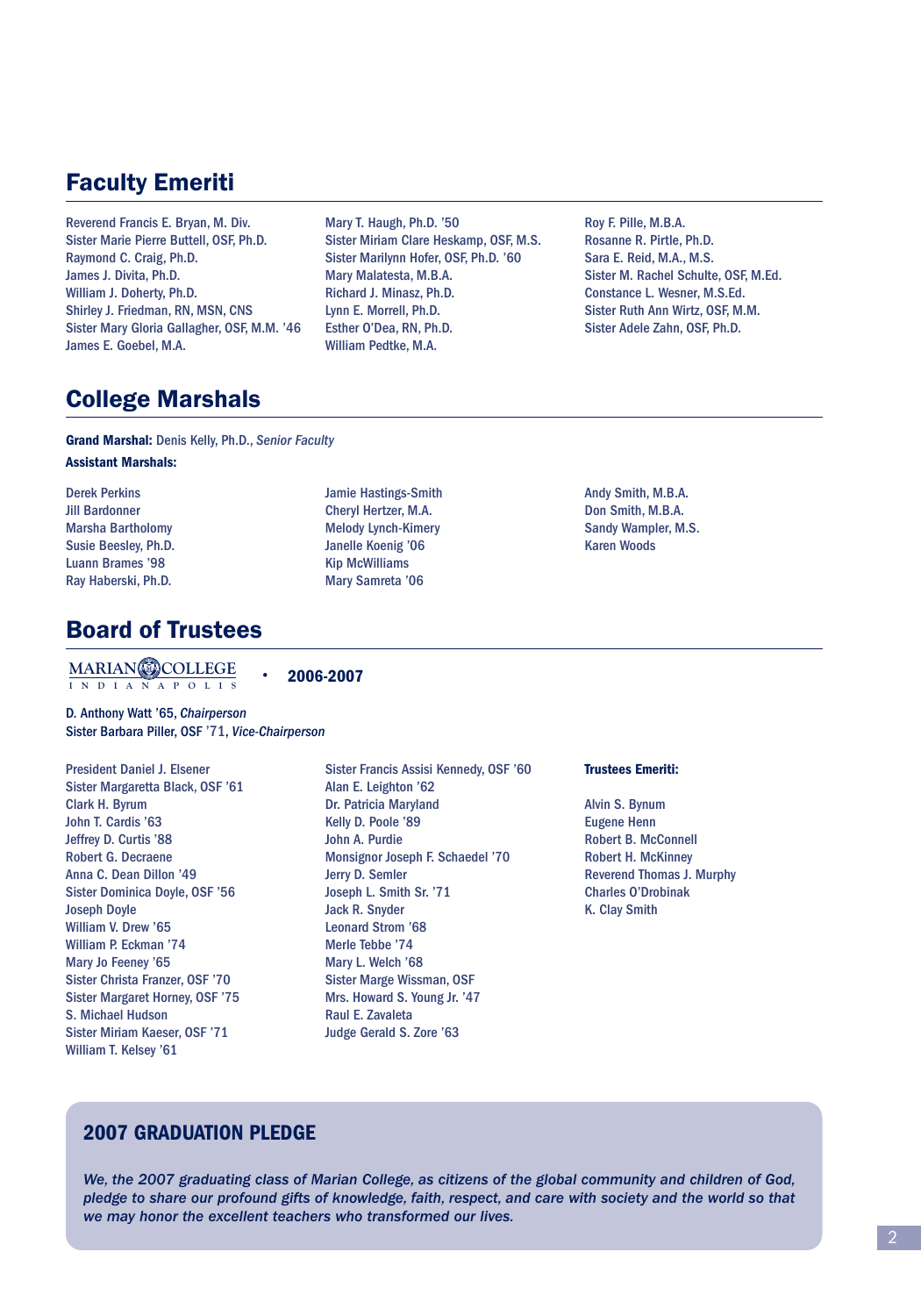Candidates for Degrees | May 5, 2007

Candidates in a baccalaureate program who have earned at least 60 credit hours of graded coursework at Marian College and who have achieved a grade point average of 3.50 or above are awarded Latin Honors as follows: cum laude, grade point average of 3.50; magna cum laude, grade point average of 3.70; summa cum laude, grade point average of 3.80. In this program, Latin Honors are based on December 2006 academic status. Diplomas are awarded subject to satisfactory completion of requirements certified by the Registrar.

### Master Degrees

### **Master of Arts in Teaching**

Kady Elizabeth Becker Erin LeAnn Buente Thomas Richard Dennis Kimberly Anne Frazier Nicholas Edric Hagen Tanika Nicki Hale Robert Konrad Heisserer Bradley Alan Jones Jennifer M. Kinzel Jamison Keith Lockridge Mary C. Lovberg Eileen Roselyn McGinley Caroline Monforton Norton Laura M. Ralph Veronica Renee Rivers Karen Dionne Smith Rebekah Rose Tuttle Camille Ann Wallace

### School of Liberal Arts

### **BACHELOR OF ARTS**

### **Art**

Alisha Jacinta Stauss, *summa cum laude*

### **Catholic Studies**

David I. Proctor III, *cum laude* Patrick Joseph Verhiley Sean Robert Winningham

### **English**

Ryan Matthew Brewer Earl Ray Carrender Joanna Beth Miller Carter Mary Elizabeth Hansen, *summa cum laude Honors Program* Elena Caroline Koen, *summa cum laude Honors Program* David Michael Lockridge David Allen Lowery Rita Rose Smith

#### **French**

Vanessa Renée Mejean (second major English)

**Graphic Design** Brian Michael McKee\*

### **History**

Scott Thomas Burns (second major Communication) Christian Lamont Wilks Andrew David Zeese

### **Music**

Ashley Nicole Chandler, *summa cum laude Honors Program*

**Pastoral Leadership** Laura Ann Elstro Anna Elizabeth Glowinski, *cum laude Honors Program* Elizabeth Ann Starczewski **Anne Kathryn Wolfley** 

**Political Science** Abigail Kathleen Hake Zachary Joseph Patterson, *summa cum laude*

### **Psychology**

Jennifer Ann Cline Isaac Andrew Howlett, *cum laude* (second major Sociology) Jessica Lee-Ashley Martin, *summa cum laude* Paul Henry Schumacher Laura Rose Soto Corine Theresa Vaal

**Religious Education** William Albert Brandle, *summa cum laude*

### **Sociology**

Jonathan Robert Royal (second major Political Science) Regina Anna Rust, *cum laude* Marie Elise Shebeck, *magna cum laude Honors Program* Katherine Elizabeth Zollinger\*

**Spanish** Marie Elizabeth Williams

**Theology** Robert Zachary Karanovich (second major Philosophy) Erin Danielle White

### **BACHELOR OF SCIENCE**

**Psychology** Amanda Jo Key Holly Nichole Skillman

### **ASSOCIATE IN ARTS**

**Psychology** Brooke Elizabeth Irvin Terri S. Spacke Kelsey Hildreth Tatum, *posthumously* Lauren Elizabeth Verhiley

### School of Business

### **BACHELOR OF ARTS**

**Business Administration** Brittany Nicole Petty

**Economics** Dan L. Kallenberger

### **Sport Management**

Zachary Edward Craig Carly Marie Mourey

### **BACHELOR OF SCIENCE**

### **Accounting**

J. Clinton Brand (second major Finance) Andrew Thomas Hanna (second major Finance) Kimberly Elizabeth Hochgesang *magna cum laude* (second major Finance) Rumbidzai S. Matemachani (second major Finance) Bradley Alan Scaggs (second major Finance)

**Finance** Justin David Corrigan

**Management** Gary Allen Brittain Brandy Lee Dawkins Andrew Joseph DeCrane, *cum laude* Stephen Bruce Ford II Michael Ray Hull Justin Mark Pitcock\* Jeremy Scott Schnaus\*

### **Management Information Systems**

Timothy James Barnes Erica Denise Nelson Michael David Ortman\* Tykisha Shantá Pittman John Michael Williams

### **Marketing**

Travis Allen Bunch Ashley Nicole Chandler, *summa cum laude Honors Program* Edward Andrew Craig Adam Michael Irwin Dan L. Kallenberger (second major Sport Management) Michelle Renee Meneguzzi Kiley Marie Watson

### **Sport Management**

Joseph Peter Basch Jeremiah David Bloss

 in absentia **Note:** Listed are graduates not eligible from last year's program, those who completed requirements in December 2006 and May 2007, and those expected to graduate in August 2007.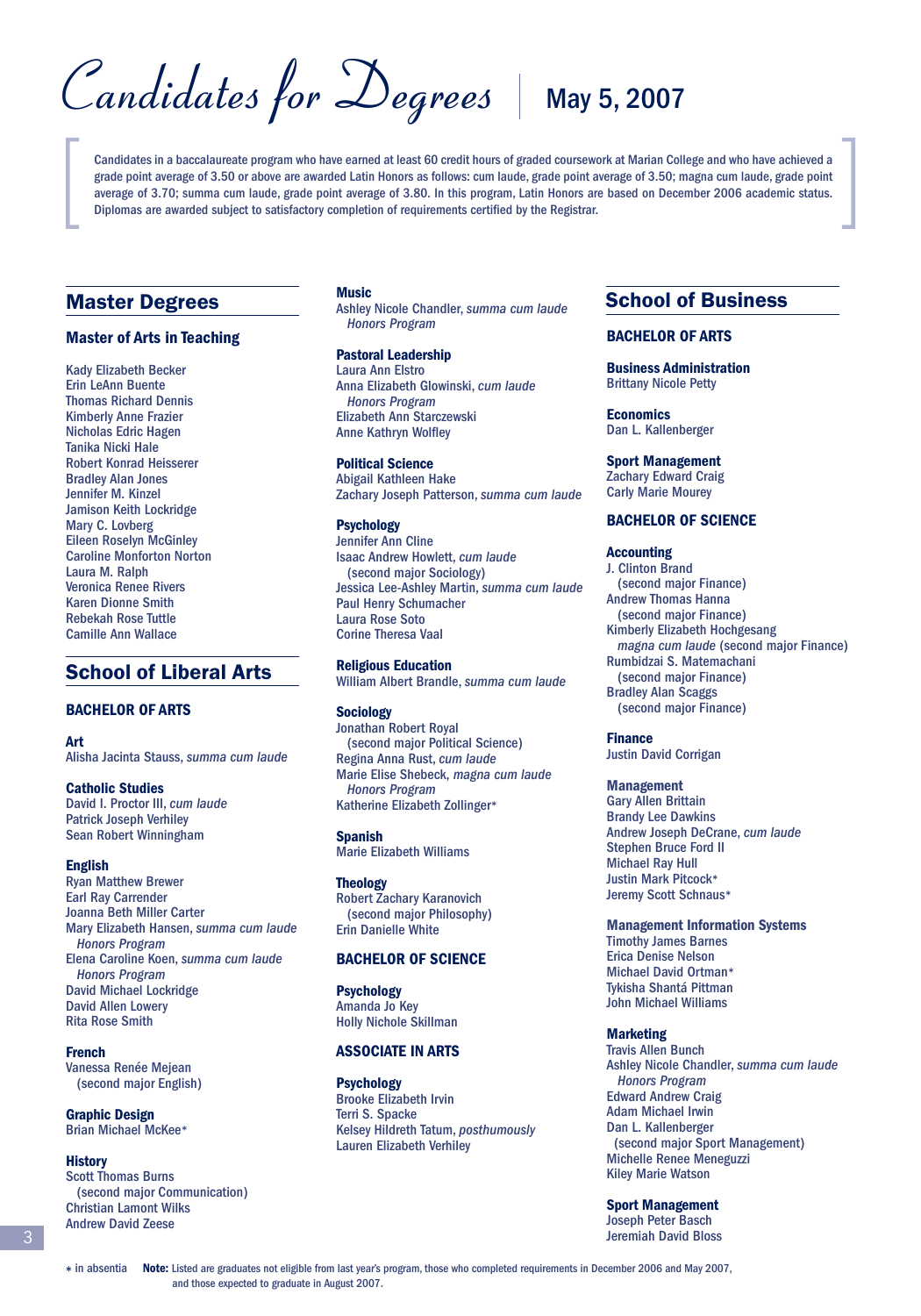Christopher Lee Boswell Sarah Suzanne Bowling Brittney Nicole Brothers Jared W. Reeves\* Kellee Raye Reichelt Kerrie Elizabeth Schludecker, *summa cum laude* Kasee Erin Spangler*, summa cum laude* (second major Marketing) Alison Elaine White\* Gary Michael Yohe

### School of Education

### **BACHELOR OF ARTS**

**Elementary Education** Andrea Dawn Beyke*, summa cum laude* Jessie Anne Busart*, cum laude* Maranda Erin Bush, *magna cum laude* Emily Lynn Carr Trent D. Conn Benjamin J. Davies Jacqueline Rose Eckrich*, summa cum laude* Stephanie Joanne Horan*, summa cum laude Honors Program* Christen Patricia Huffman, *magna cum laude* Katharyn Elizabeth Jackson Mario Marcel Klinge Kassie Marie Koselke, *cum laude* Kristina Michelle Mallory\* Lauren Suzanne Miller Joseph Scott Newton*, cum laude* Eric Douglas Peetz*, summa cum laude* Kristen Paulette Pritchard Kathleen Marie Roesinger*, summa cum laude Honors Program* Amanda LeeAnne Russell Brandi Marie Snyder, *magna cum laude*

**Physical Education** Kala Deneen Silvers

### **BACHELOR OF SCIENCE**

**Physical Education** Ashleigh Nicole Allen Anthony Miles Povinelli

### School of Mathematics and Sciences

### **BACHELOR OF ARTS**

**Biology** Melissa L. Ford

**Mathematics** Clara LeeAnn Lenfert Christina Louise Rohrig, *magna cum laude\** Joel Thomas Strode

### **BACHELOR OF SCIENCE**

# **Biology**

Wendy Lynn Disbro Camra Beth Faulkner*, summa cum laude* Matthew Joseph Hoya Antony Njoroge Kariuki Brandy Jo Kickapoo Joseph Thomas Mazur Josh Andrew McWhirter Regina Anna Rust*, cum laude* Lindsay D. Workman

**Chemistry** Bryston Lee Bangel Gregory John Esslinger, *magna cum laude*

## School of Nursing

### **BACHELOR OF SCIENCE IN NURSING**

Anne M. Archer, *cum laude* Katie Anne Bateman Mollie Elizabeth Batton Marisa Elizabeth Bauer\* Jennifer Rachelle Boyce, *cum laude* Anissa S. Breland Kimberly Renee Conley Jaime Lynn Cope\* Nusiratu Cosby Sonia M. Cox*, summa cum laude* Amy Megan Cunningham*, magna cum laude* Amy Lynn Delaunois, *cum laude* Darby Lynn DeWitt, *cum laude\** Stephanie M. Eakman*, magna cum laude Honors Program* Celeste Amanda Enos Mandy Marie Fullington Mary Ann Gerlach Margaret Anne Grady-Hooper\* Colleen Judith Hatcher Gregory Lee Hoone Stephanie Lynne Kapp\* Sarah Jeannette Karr\* Margaret M. Khan\* Cassie Marie Kieffer Jennifer Nicole Kleine*, summa cum laude* Michael Njuguna Kuria Heather Ann Landis*, magna cum laude* Shatawn L. Lowhorn\* Megan Meingasner Lindsey Nicole Miles Jennifer R. Myers Ann C. O'Connor-Bruhn*, summa cum laude* Kimberly Cheree Officer, cum laude Lyndsey Nichole Penny Oludotun Oluyemi Peters Kristen Clairiece Phillips Jonathan Paul Pierce\* Trisha Jo Rafferty-Cromer*, summa cum laude* Lisa Marie Raufeisen Kenzie Scott Riesen Kelly Marie Roell*, cum laude* Jennifer L. Rose Sarah Elizabeth Sargent, *cum laude*\* Brooke Sharvelle Schaefer, *cum laude* Erin T. Schneider Erin Leigh Schroeder Shannon Reneé Sefton-Spurling Ashley Danielle Showalter, *cum laude* Bridget Elizabeth Tucker, *cum laude Honors Program* Teresa Marie Uhlarik*, magna cum laude Honors Program* Bridgette Ann Vankirk Amber LaShawn Vaughn Tara Dawn Volz Sarah Morton Wakefield, cum laude Cherie R. Walls Angela Maureen Yankowiak

### **ASSOCIATE IN NURSING**

Janet Lynn Adkins-Gaylan\* Angela Michelle Alejos Freda Marie Anthony Sharon Lou Aulds-Stier Samantha Lee Black

Traci Lynn Boals Yolanda Bullock-Harrison Leigh-Ann Aurelia Byrd Jennifer Anne Churchill\* Terri Lynn Coomer Alexandra B. Dougherty Kathleen Ann Gavaghan Renita K. Griffin M. Jamie Hankins Susan Lee Harmon Tammy D. Hatcher Brittany Ann Hite Paige Elizabeth Ison Cherrae Antionette Leveringston Brooke Michelle Linville\* Amber M. Long Inna N. McClure Ericia James McCray Rose Ann McGinty Julie Sharon McPherson Angela Christine Morgan Bianca Irene Painter Paula Jean Papazian\* Debra Kay Pinkins Jennifer Elizabeth Proctor Latasha Renee Reynolds Sonya Vail Rumer Tajuana Lynn Rutland Julie Van Dyke\* Melinda A. Williams Tosha Ray Williams Karri J. Woodard

### Marian's Adult Programs

#### **Candidates for Degrees**

Candidates in Marian's Adult Programs receiving a bachelor of business administration degree who have earned at least 60 credit hours of graded coursework at Marian College and who have achieved a grade point average of 3.50 or above are awarded honors as follows: honors for grade point average of 3.50; high honors for grade point average of 3.70; highest honors for grade point average of 3.80. In this program, honors are based on April 2007 academic status. Diplomas are awarded subject to satisfactory completion of requirements certified by the Registrar.

### **BACHELOR OF BUSINESS ADMINISTRATION**

#### **Human Resources Management**

Kara Marie Azevedo, *highest honors* Wendy J. Branham, *high honors* Sara L. Clark\* Jennifer D. Fedor, *highest honors* Sinetra Scott Gandy\* Terri Lynn Hendrickson DeAnna K. Lepper Maria Cristela Limon DeAnna Lynn Messer Kia Le Minkey, *highest honors* Janet L. Pierson\* Tulissa Delane Price Paul David Reed Leola Kathleen Robbins, *highest honors*\* Timothy James Satterly, *highest honors* Alicia A. Strode Virginia L. Suever, *high honors*\* Shalanda White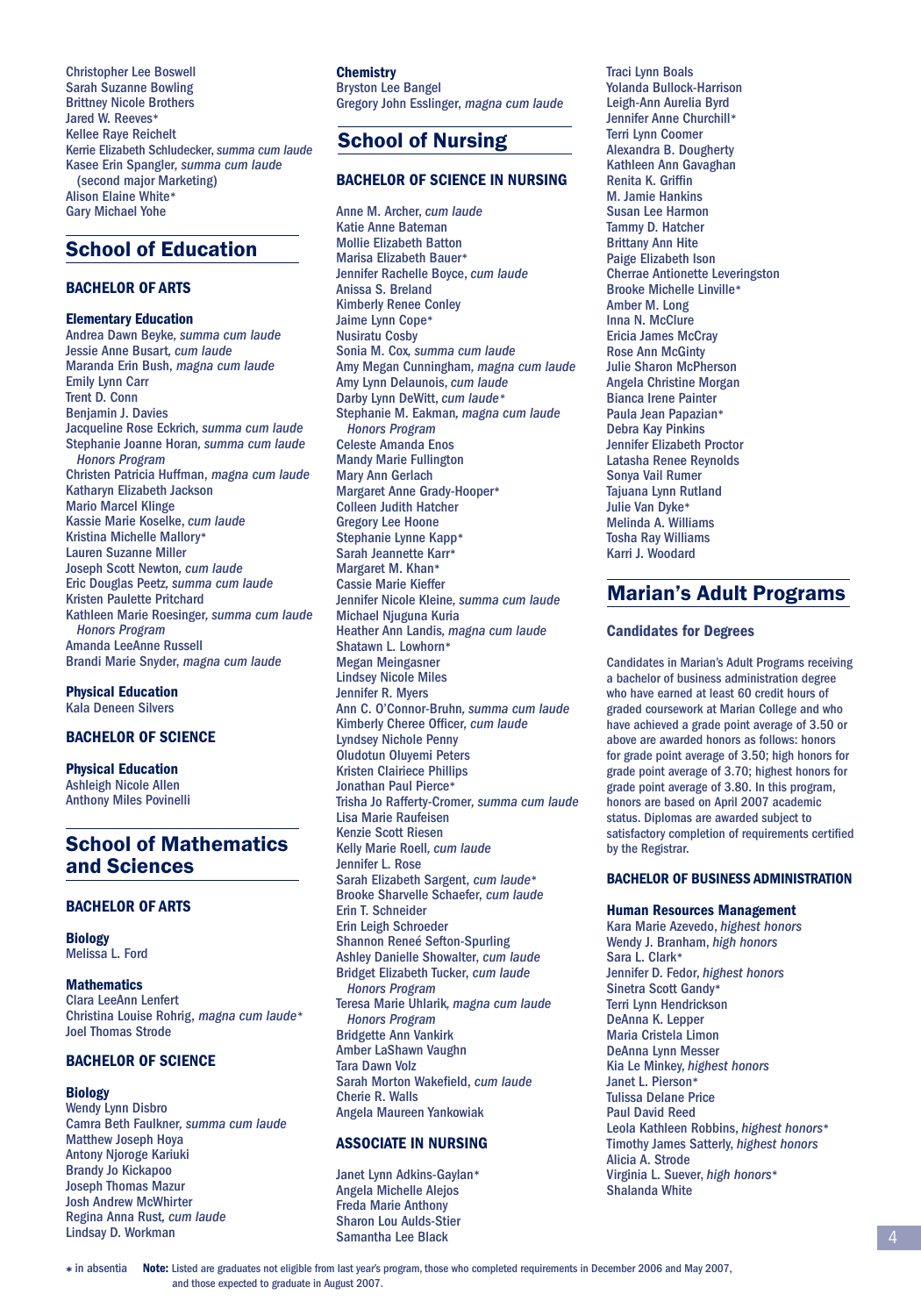#### **Management**

Norma Jean Adams Amber Ayanna Allen Rachael Ann Anderson, *honors* Jeffrey W. Bigham\* Kyle A. Butler Jared Joseph Chandler\* Rodgers Chinyadza, *honors* Jennifer Lynn Clem Makia L. Gaddis April Michelle Garner Thomas Scott Garriott\* Melinda Sue Grubb, *honors* Angel LaSha Hammonds Michael Thomas Henderson Dwight Marcus Hora\* Richard L. Hoskinson, *honors* Charisse Antoinette Hubbard Shelly Sue Jarvis\* Bryant Anthony Jenkins\* Eric Klee Johnson, *highest honors*\* Ryan James Kelley Judith Ann Leslie Kemp Christy Lynn Kogan, *honors* Cathy A. Leonard, *highest honors* Daniel Joseph Mattingly\* Joseph Michael McCann, *highest honors* Sarah Jane McGuire\* Rodney B. Miller Jr. Cheryl Lynn Morris\* Dione Michelle Mount, *high honors* Da Ron R. Myers Brandy N. Nix, *honors* Angela Raynea Pherigo, *high honors* Stephani Lynn Pierce Christina Lea Randall, *highest honors* James Glynn Rawlinson, *highest honors*\* Ginalee M. Robbins, *highest honors* David Lee Robertson, *highest honors*\* Lisa Kay Rogers Lisa Ann Sassman, *high honors\** Paul Louis Schubert, *honors* Geoffrey Erik Sherrell Courtney Wallace Smith, *honors* Paul William Smith

Jenny A. Spinks\* Latausha Elaine Taylor Yolanda Toms Saundra Denise Wilson

#### **Marketing**

Jennifer B. Briggs, *highest honors*\* Shadd M. Cullen Timothy Ryan Davis Chad David Edwards, *honors*\* Stephanie SuZanne Hale Melody Dawn Henderson, *honors*\* Jodi Lynne Jamison\* Gary Fitzgerald Johnson, *honors* Mariann Kay\* Natasaha Lynn Maxwell\* Becky Lee McNichols\* Stephen Andrew Modrall\* Daniel Rodney Niswander Jim Alan Scharfenberger Bridget Marie Scott Justin Shamell Janann Marie Thoman Paula L. Wolf\*

### **ASSOCIATE OF BUSINESS ADMINISTRATION**

### **Human Resources Management**

Catina Rene Brooks Erickah Renee Cooper Jennifer J. Cottrell Jennifer Rhea-Nicole Gaddis Roger William Gamble\* Tonya Colleen Gregory Stephanie April Grow\* Tina Marie Head\* April Lynn Hettwer\* Dinah Sherell Jordan Corey Brett Lewis\* Rhoda C. Ludy Nichelle Johnette Miller Shannon René Mitchell\* Shanay F. Pieper\* Stephani Lynn Pierce Ginalee M. Robbins

Joyce A. Scott Janet Marie Stough\* James Kevin Willis Cynthia R. Woods

### **Management**

Jeanette M. Adair\* Nina Ann Allen Tonya Marie Asbury Eric Lamont Bond Wilma J. Burge Kimberly Roschá Chandler\* William Brad Dunbar\* Tina Marie Gilbert Robert L. Glidden April Michelle Grimes\* Avelyn Michelle Maples\* Hope Elizabeth Mathews\* Julia Jolene May Shannon Marie McElfresh Sharon L. Medeiros\* NaTrina Shanette Moffett\* Donita Ann Moody Khadijah Raashida Omar Robert B. Payne Brian Ashley Pickett\* Michael Edward Robbins\* Benita A. Robinson\* Gerald H. Routh\* Kathy Sue Walker\* John Mark Weller\* April Moon Williams Randy M. Williams\*

### **Marketing**

Juliette Boyd Pamela M. Briscoe Katrina M. Emond\* Carlotta Marie Ford Derek McKinley Miles Shoni Shawn Preski Hina Sethi\* Sidney Earl Taylor Michael Eugene Young\*

 in absentia **Note:** Listed are graduates not eligible from last year's program, those who completed requirements in December 2006 and May 2007, and those expected to graduate in August 2007.

# Graduates Receiving Grants, Fellowships, Assistantships, and Departmental Awards

#### **Accounting**

**Kimberly Elizabeth Hochgesang,** Indiana CPA Society Outstanding Senior Accounting Major Award

### **Art**

**Alisha Jacinta Stauss,** Art Department Award of Excellence

**Brian Michael McKee,** The Sister Dolorita Carper Award of Achievement in Art

#### **Biology**

**Camra Beth Faulkner,** The Senior Biology Award

### **Business Administration**

**Ashley Nicole Chandler,** Ken Elmendorf Outstanding Graduate in Business Administration **Kasee Erin Spangler** and **Kerri Elizabeth Schludecker,** Outstanding Sport Management Majors

#### **Chemistry**

**Gregory John Esslinger,** American Institute of Chemists Award

**Education Stephanie Joanne Horan,** Senior Award for Outstanding Achievement in Elementary Education

**Kala Deneen Silvers,** Senior Award for Outstanding Achievement in the Secondary Licensing Program

**Brandi Marie Snyder,** The Rosanne Pirtle Kindergarten Award

**Kala Deneen Silvers,** Outstanding Senior in Health and Physical Education

**English**

**Earl Ray Carrender** and **Mary Elizabeth Hansen,** Outstanding Seniors in English

**Foreign Language Vanessa Renée Mejean,** Senior Award for

Outstanding Achievement in Foreign Language

**Health and Physical Education**

**Kala Deneen Silvers,** Outstanding Senior in Health and Physical Education

### **Music**

**Ashley Nicole Chandler,** Senior Award for Outstanding Achievement in Music

5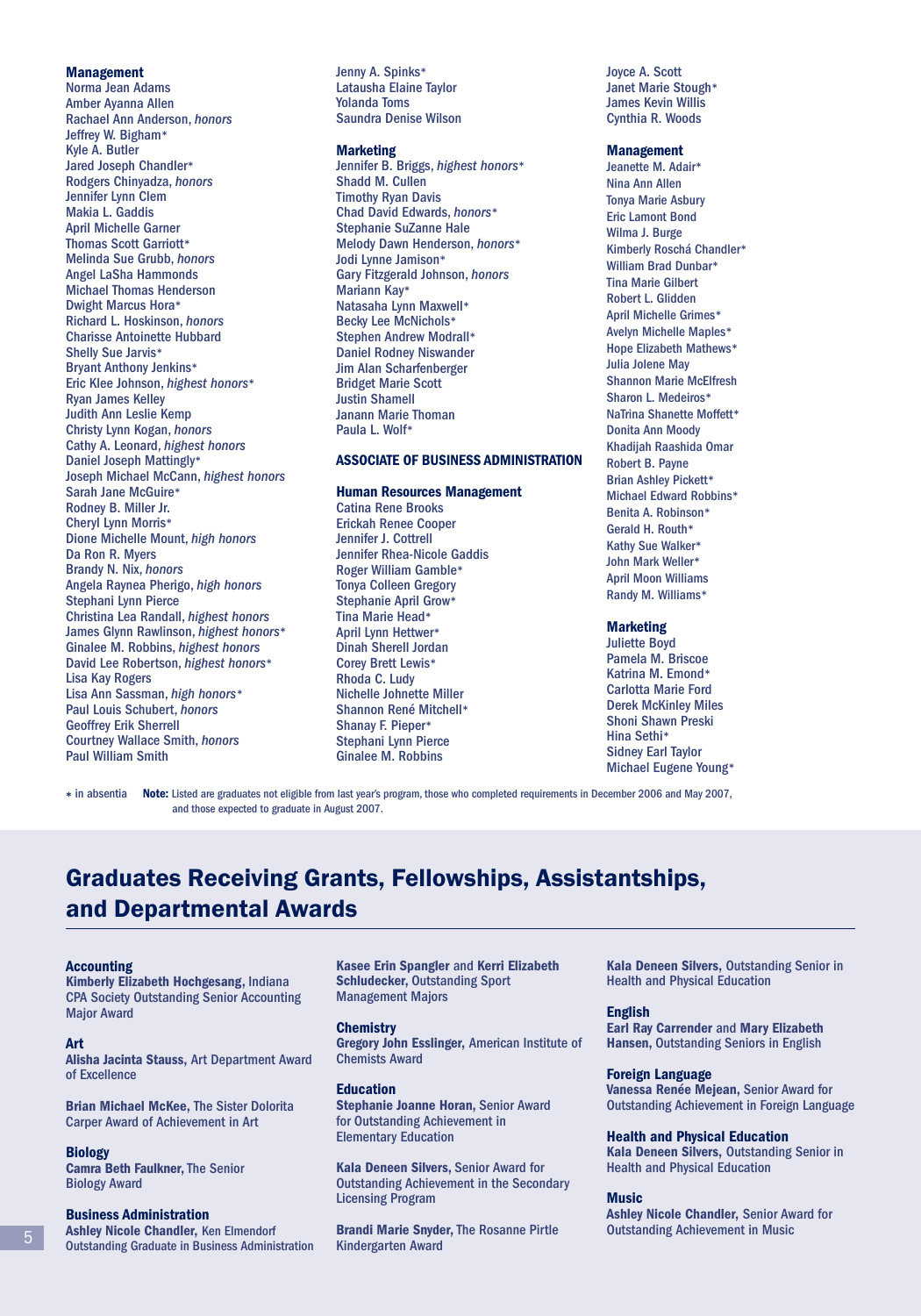#### **Nursing**

**Bianca Irene Painter,** Nursing Academic Excellence Award - AN Level

**Ann C. O'Connor-Bruhn,** Nursing Academic Excellence Award - BSN Level

**Teresa Marie Uhlarik,** Nursing Leadership Award - BSN Level

#### **Psychology**

**Jessica Lee-Ashley Martin,** Joseph N. Hingtgen Distinguished Senior in Psychology Award

**Theatre**

**Alisha Jacinta Stauss,** Theatre Department Senior Service Award

**NAIA Daktronics All-America Scholar Athletes** Women's Basketball, **Kassie Marie Koselke** Women's Cross Country, **Regina Anna Rust** Women's Soccer, **Mary Elizabeth Hansen** and **Kimberly Elizabeth Hochgesang** Softball, **Kathleen Marie Roesinger**, **Kerrie Elizabeth Schludecker**, and **Kasee Erin Spangler** Women's Track and Field, **Regina Anna Rust** Men's Soccer, **Gregory John Esslinger**

**Veterans Student Athlete Academic Award Mary Elizabeth Hansen**

**Campus Ministry Christian Service Award Andrea Dawn Beyke**

**John Sweany Maid and Knight of Marian Memorial Spirit Award Andrea Dawn Beyke Sean Robert Winningham**

**Alumni Association Distinguished Senior Award Ashley Nicole Chandler**

# Honor Societies

### **DELTA EPSILON SIGMA** *(Beta Eta Chapter)*

A national scholastic honor society recognizing and encouraging high scholarship among students of Catholic colleges and universities.

Members: Rachael Ann Anderson, Kara Marie Azevedo, Andrea Dawn Beyke, Wendy J. Branham, Ashley Nicole Chandler, Rodgers Chinyadza, Sonia M. Cox, Trisha Jo Rafferty-Cromer, Stephanie M. Eakman, Jacqueline Rose Eckrich, Gregory John Esslinger, Camra Beth Faulkner, Jennifer D. Fedor, Anna Elizabeth Glowinski, Cathy A. Leonard, Angela Raynea Pherigo, David I. Proctor III

### **KAPPA DELTA PI**

An international honor society in education that recognizes excellence in education. Kappa Delta Pi members make up the top ten percent of those entering the field of education, and they exhibit the ideals of scholarship, high personal standards and promise in teaching and allied professions.

Members: Ashleigh Nicole Allen, Kady Elizabeth Becker, Andrea Dawn Beyke, Erin LeAnn Buente, Jessie Anne Busart, Maranda Erin Bush, Jacqueline Rose Eckrich, Tanika Nicki Hale, Robert Konrad Heisserer, Stephanie Joanne Horan, Katharyn Elizabeth Jackson, Jennifer M. Kinzel, Kassie Marie Koselke, Jamison Keith Lockridge, Eileen Roselyn McGinley, Joseph Scott Newton, Caroline Monforton Norton, Eric Douglas Peetz, Anthony Miles Povinelli, Kristin Paulette Pritchard, Laura M. Ralph, Kathleen Marie Roesinger, Amanda LeeAnne Russell, Kala Deneen Silvers, Karen Dionne Smith, Joel Thomas Strode, Rebekah Rose Tuttle, Camille Ann Wallace

### **PSI CHI**

A national psychology honor society for students with a major or minor in psychology, who have maintained a 3.0 general average, a 3.25 average in psychology, and have completed at least nine hours in psychology at the time of nomination.

Members: Jennifer Ann Cline, Isaac Andres Howlett, Amanda Jo Key, Jessica Lee-Ashley Martin, Paul Henry Schumacher, Holly Nicole Skillman, Laura Rose Soto

**SIGMA THETA TAU INTERNATIONAL** *(Omega Chapter-At-Large)*  This honor society of nursing recognizes achievement and leadership in nursing and commitment to high standards of the profession. Baccalaureate nursing students may be nominated to membership in their junior year.

Members: Anne M. Archer, Jennifer Rachelle Boyce, Sonia M. Cox, Amy Megan Cunningham, Amy Lynn Delaunois, Darby Lynn DeWitt, Stephanie M. Eakman, Stephanie Lynne Kapp, Jennifer Nicole Kleine, Heather Ann Landis, Ann C. O'Connor-Bruhn, Kelly Marie Roell, Sarah E. Sargent, Brooke Sharvelle Schaefer, Ashley Danielle Showalter, Bridget Elizabeth Tucker, Teresa Marie Uhlarik, Sarah Morton Wakefield

### **Who's Who Among Students in American Universities and Colleges, 2006-2007**

Rachael Ann Anderson, Kara Marie Azevedo, Andrea Dawn Beyke, Wendy J. Branham, Ashley Nicole Chandler, Rodgers Chinyadza, Sonia M. Cox, Stephanie M. Eakman, Jacqueline Rose Eckrich, Gregory John Esslinger, Camra Beth Faulkner, Jennifer D. Fedor, Anna Elizabeth Glowinski, Cathy A. Leonard, Angela Raynea Pherigo, David I. Proctor III, Trisha Jo Rafferty-Cromer

### Marian College Student Association **Senior Officers**

Teresa Marie Uhlarik, *Executive Vice President* Stephanie Joanne Horan, *Vice President Marketing and Communications*

### **Senior Class Officers**

Joseph Scott Newton, *President* Kerrie Elizabeth Schludecker, *Vice President* Anna Elizabeth Glowinski, *Treasurer* Elizabeth Ann Starczewski, *Secretary*